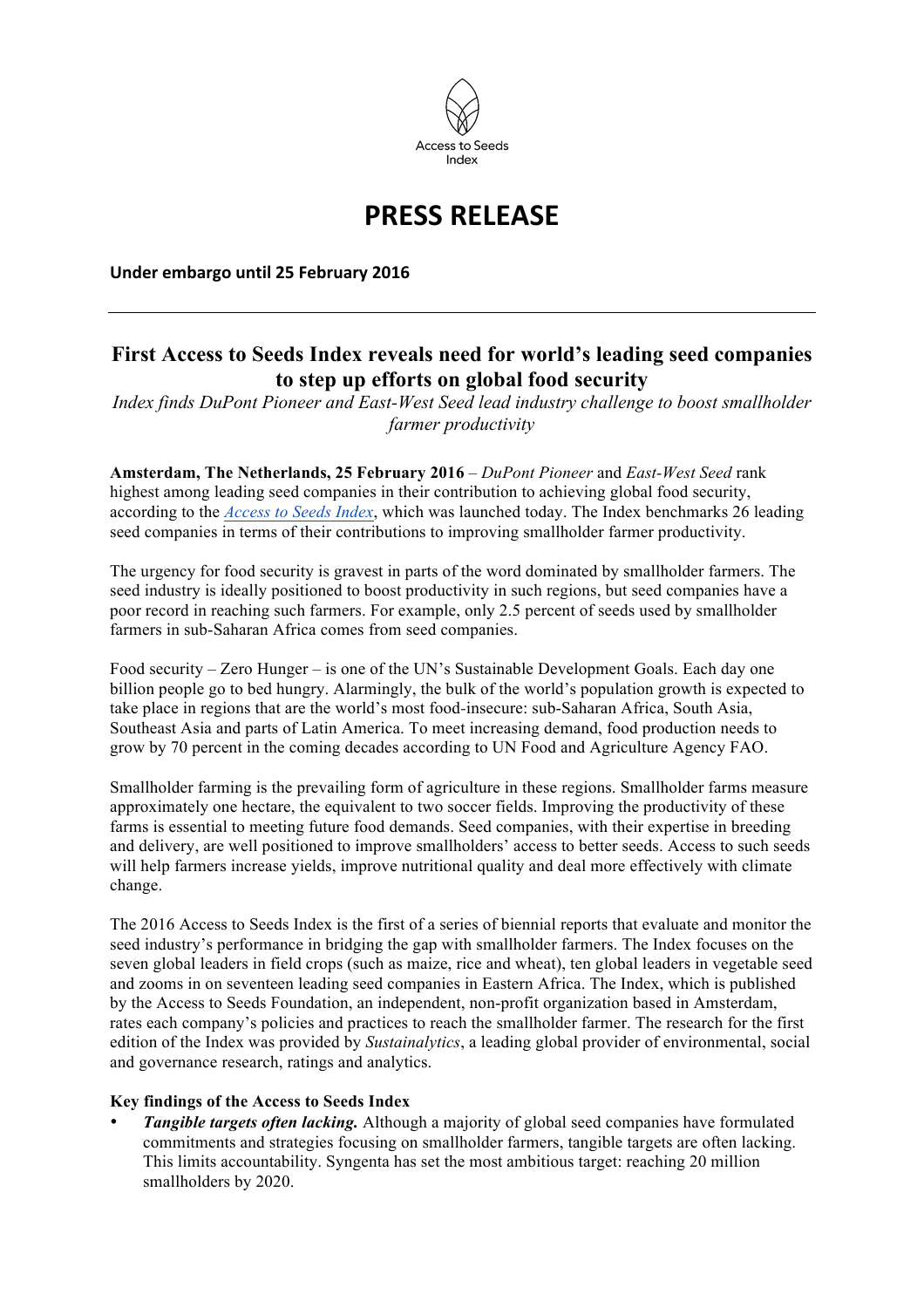- *A clear gap exists in Western Africa.* The global seed industry has become active in Latin America, Eastern Africa, South Asia and Southeast Asia but remains inactive in almost half of the countries in Western Africa.
- *DuPont Pioneer leads the ranking of global field crop companies.* DuPont Pioneer outperforms its peers with a strong breeding program aimed at developing seed varieties that are suitable for regions with many smallholder farmers.
- *East-West Seed leads the ranking for vegetable seed companies as well as the ranking for seed companies in Eastern Africa.* The company stands out with a business model that specifically focuses on the needs of smallholder farmers, showing that working for these farmers provides a viable business case in the process.
- *Regional companies play a vital role in access to seeds for smallholder farmers.* In the Regional Index for Eastern Africa, East-West Seed is followed by a group of companies with strong roots in the region: Victoria Seeds, East African Seed, Kenya Seed Company and NASECO. These findings demonstrate that regional companies play a vital role in providing access to seeds. They do so by addressing issues largely ignored by global peers such as breeding for local crops, addressing needs of women farmers and reaching remote villages.

Executive director Ido Verhagen states: "The Access to Seeds Index offers a unique picture of how the seed industry benefits smallholder farmers. It is encouraging to see that more than half of the global seed companies have taken up this challenge. But more must be done. Most global companies can learn a great deal from their regional peers, who demonstrate valuable best practices for the final mile to the farm gate."

Verhagen adds: "The Access to Seeds Index enables informed decision-making and dialogue on why, where and how the seed industry can step up its efforts. Improving food security is not limited to the seed industry. Seed companies will have to forge partnerships with other organizations, as DuPont Pioneer is doing in Ethiopia with USAID and the Ethiopian government, building capacity and linking smallholder farmers to the food value chain. Also, local governments have an important role to play in creating the right market conditions."

"Seed companies play a significant role in addressing challenges such as food security, population growth and climate change, namely by improving the availability, affordability and adaptability of seeds," said Michael Jantzi, chief executive officer at Sustainalytics. "We applaud the Access to Seeds Foundation for raising awareness of the importance of global food security and look forward to seeing the dialogue progress to affect more positive changes throughout the seed industry."

### **How the Index works**

The methodology of the Access to Seeds Index is the result of an extensive process of stakeholder engagement and consultations that started in 2012. The following stakeholders were consulted: smallholder farmers, the seed industry, governments, multilateral organizations, NGOs and academics. An Expert Review Committee composed of international experts from various relevant backgrounds reviewed the methodology.

The analysis is based on public disclosed information and data provided by companies on engagement. The Access to Seeds Foundation is pleased with the positive response from the seed industry: as many as 18 of the 26 companies shared their data actively. The Index will be published every two years to monitor progress over time and to encourage the seed industry to step up its efforts. The results will also be used to further refine the methodology.

#### **About the Access to Seeds Foundation**

The Access to Seeds Index is published by the Access to Seeds Foundation, an independent, non-profit organization based in Amsterdam, The Netherlands dedicated to objectively assessing the contribution the seed industry is making to addressing smallholder farmer productivity.

The primary objective of the Access to Seeds Foundation is to publish, on a regular basis, a set of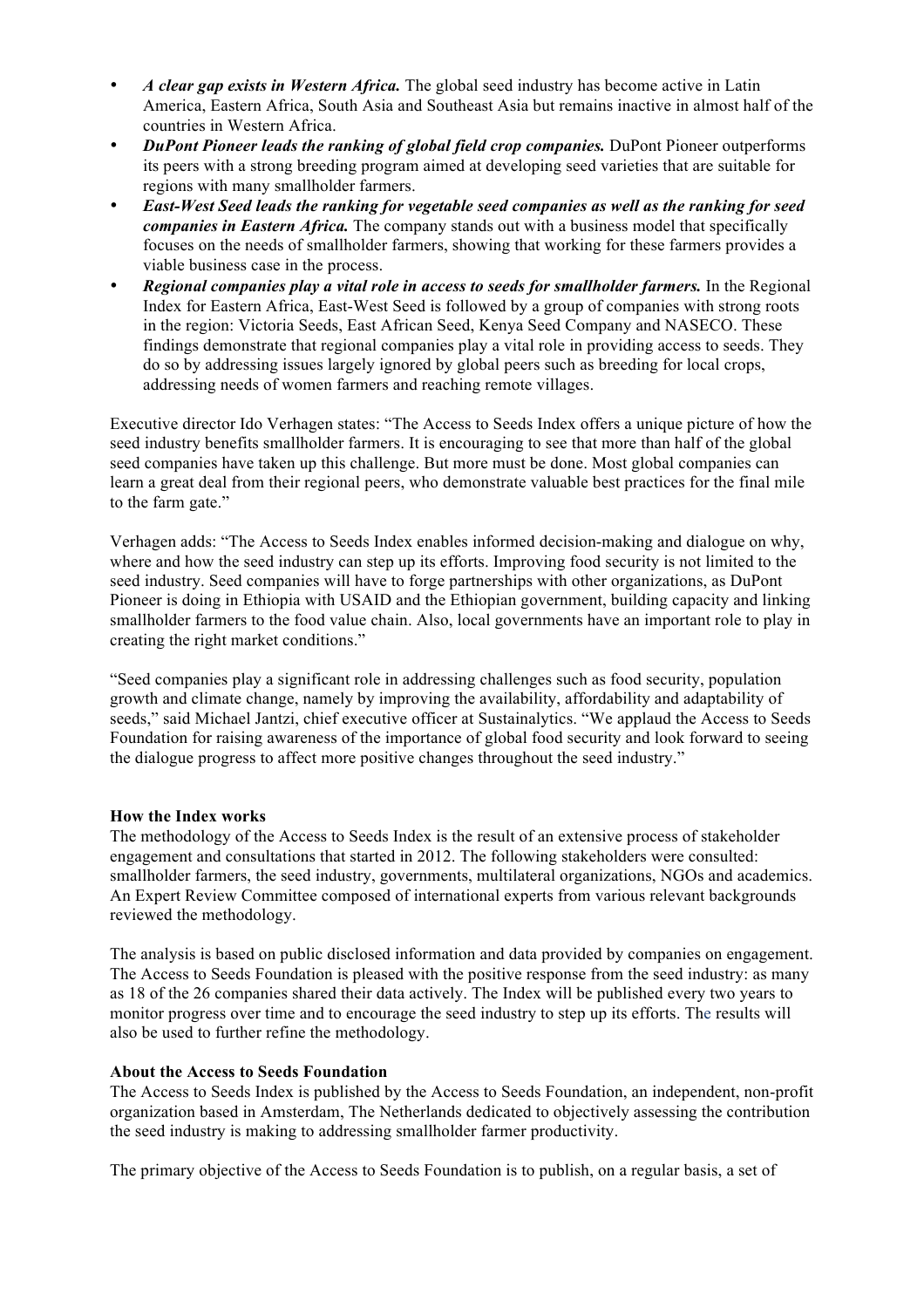Indexes that assess and rates leading seed companies on their policies and practices. The primary goal of the Index is to provide an evidence base to the conversation on where and how the seed industry can step up its efforts. The Index is funded by the Dutch government and the Bill & Melinda Gates Foundation.

#### **Overall rankings**

The Access to Seeds Index presents three rankings. It assesses the leading global field crop and vegetable seed companies, which are generally at the forefront of research and development. But it also examines the regional industry, initially in Eastern Africa, which plays a crucial role in delivering the industry's products to the farm gate. It assesses companies across seven different areas. The colors relate to the scores in each area. The sum of scores in all areas produce the overall score.



c miscu<br>ch & De<br>ing & Sa

#### \* \* \*

**Note for editors**

Link to the [executive summary.](http://www.accesstoseeds.org/downloads/executive-summary-2016-english.pdf)

Link to the [full report.](http://www.accesstoseeds.org/downloads/index-report-2016.pdf)

The bar charts, data points and the photos used in the report are available on the [Access to Seeds Index](http://www.accesstoseeds.org/resource-library/media-toolkit/)  [website.](http://www.accesstoseeds.org/resource-library/media-toolkit/)

#### **For more information or to schedule an interview with Ido Verhagen, Executive Director of Access to Seeds Index,** please contact:

Anke van Bruggen T +31 (0)6 289 576 46 E [avanbruggen@accesstoseeds.org](mailto:avanbruggen@accesstoseeds.org)

#### **Key background facts and figures**

- Hunger is a daily reality for 870 million people around the world. Two billion people suffer from 'hidden hunger' caused by micronutrient or protein deficiencies.
- Most people suffering from hunger live in South and Southeast Asia, while sub-Saharan Africa has the highest per capita prevalence of hunger. Some countries in Latin America are also considered food insecure.